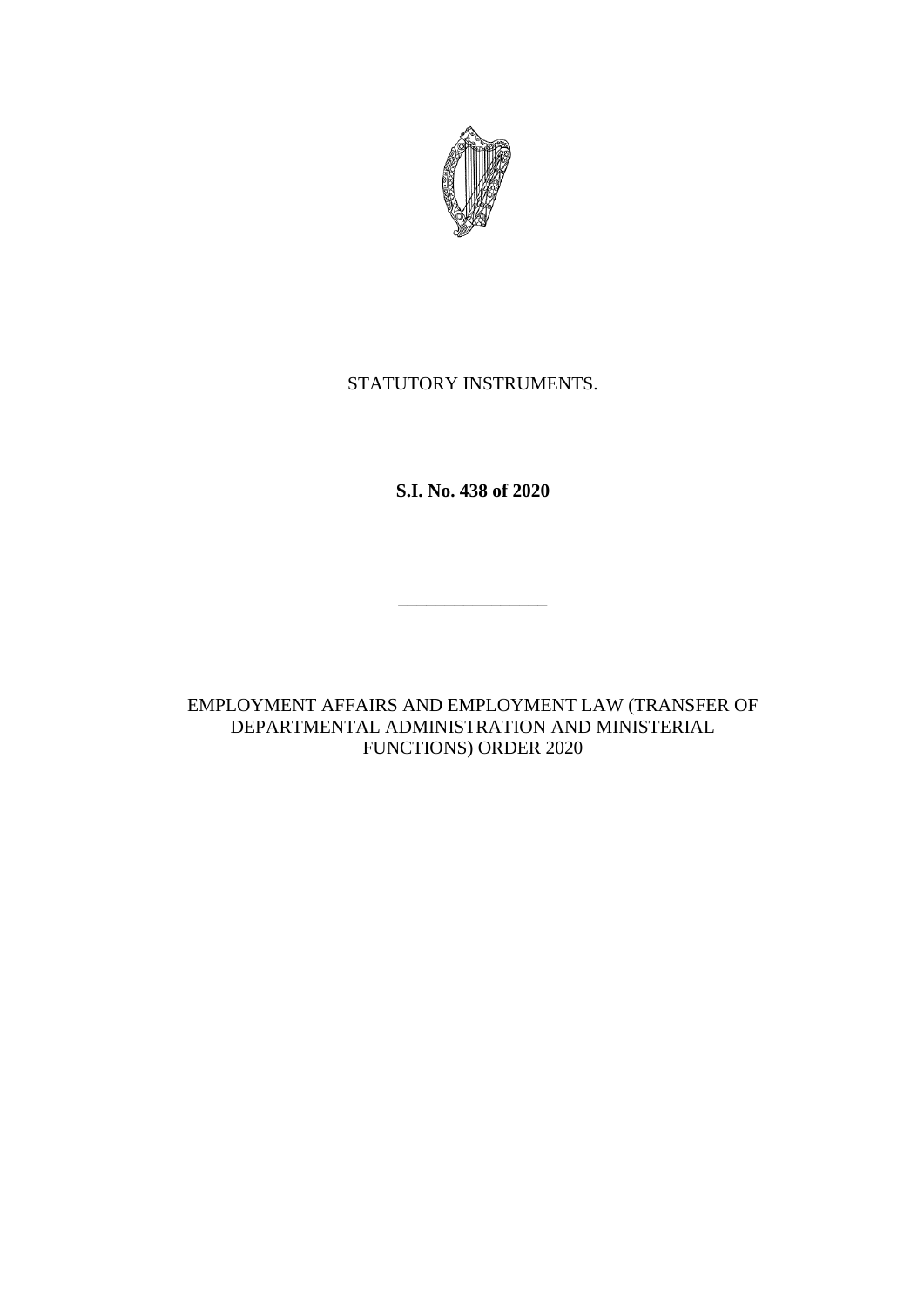## S.I. No. 438 of 2020

## EMPLOYMENT AFFAIRS AND EMPLOYMENT LAW (TRANSFER OF DEPARTMENTAL ADMINISTRATION AND MINISTERIAL FUNCTIONS) ORDER 2020

The Government, in exercise of the powers conferred on them by section 6(1) of the Ministers and Secretaries (Amendment) Act 1939 (No. 36 of 1939), hereby order as follows:

1. (1) This Order may be cited as the Employment Affairs and Employment Law (Transfer of Departmental Administration and Ministerial Functions) Order 2020.

(2) This Order comes into operation on 14 October 2020.

2. (1) The administration and business in connection with the exercise, performance or execution of any functions transferred by Article 3 are transferred to the Department of Business, Enterprise and Innovation.

(2) References to the Department of Employment Affairs and Social Protection contained in any Act or any instrument made under such Act and relating to any administration and business transferred by paragraph (1) shall, on and after the commencement of this Order, be construed as references to the Department of Business, Enterprise and Innovation.

3. (1) The functions vested in the Minister for Employment Affairs and Social Protection-

- (*a*) by or under the Acts specified in Part 1 of the Schedule and the provisions of the Acts specified in Part 2 of the Schedule, and
- (*b*) under the Regulations specified in Part 3 of the Schedule,

are transferred to the Minister for Business, Enterprise and Innovation.

(2) References to the Minister for Employment Affairs and Social Protection contained in any Act or instrument made under such Act and relating to any functions transferred by this Article shall, on and after the commencement of this Order, be construed as references to the Minister for Business, Enterprise and Innovation.

4. Where, immediately before the commencement of this Order, any legal proceedings are pending to which the Minister for Employment Affairs and Social Protection is a party and the proceedings have reference to functions transferred by this Order to the Minister for Business, Enterprise and Innovation, the name of the Minister for Business, Enterprise and Innovation shall, in so far as the proceedings relate to any function transferred by this Order, be substituted in the proceedings for that of the Minister for Employment Affairs and Social

*Notice of the making of this Statutory Instrument was published in "Iris Oifigiúil" of* 16*th October,* 2020*.*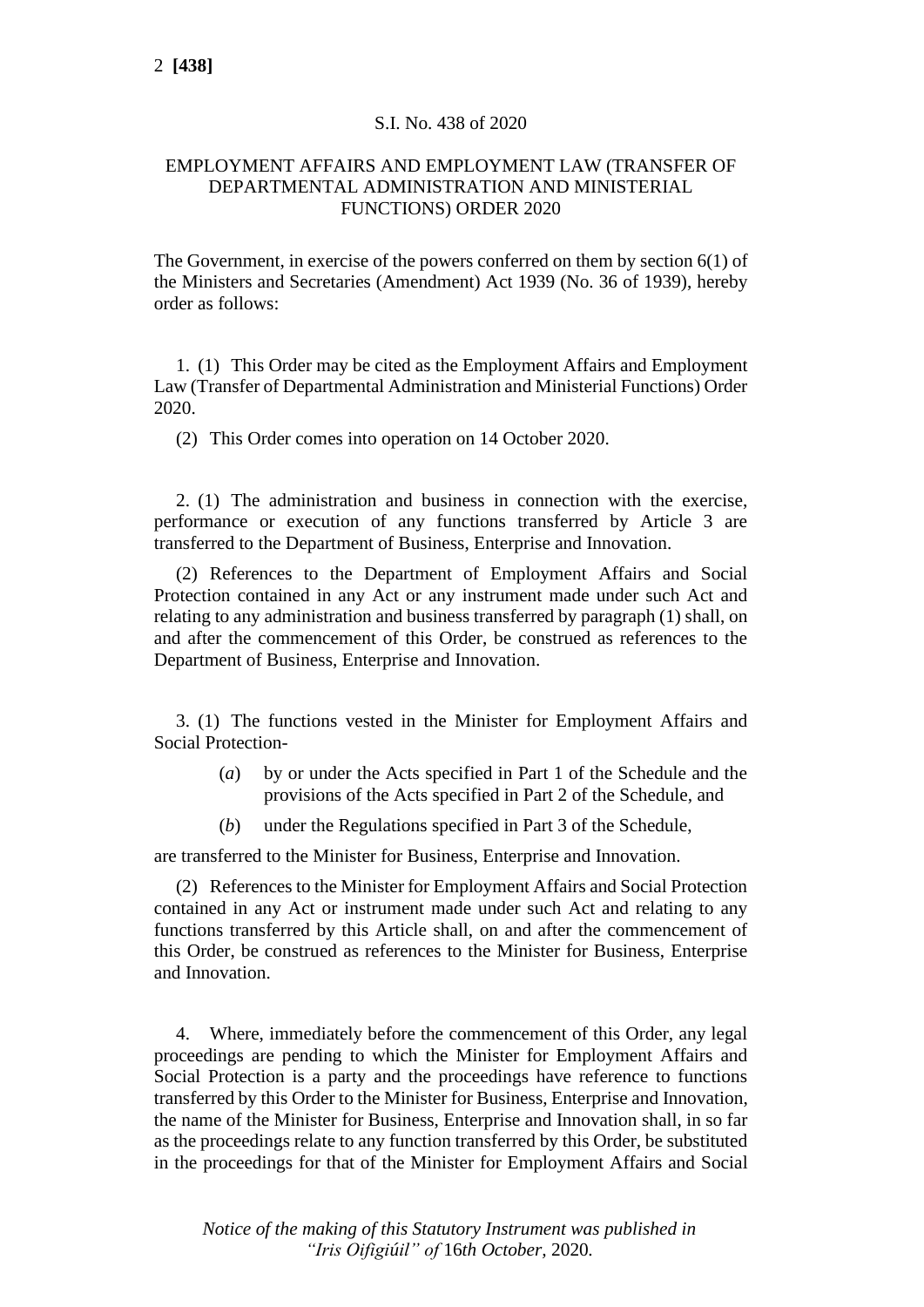Protection or added in the proceedings, as may be appropriate, and the proceedings shall not abate by reason of such substitution or addition.

5. Anything commenced before the commencement of this Order by or under the authority of the Minister for Employment Affairs and Social Protection may, in so far as it relates to the functions transferred by this Order to the Minister for Business, Enterprise and Innovation, be carried on or completed on or after such commencement by the Minister for Business, Enterprise and Innovation.

6. Every document (including any certificate or licence) granted or made in the performance of a function transferred by this Order, if and in so far as it was operative immediately before the commencement of this Order, has effect on and after such commencement as if it had been granted or made by the Minister for Business, Enterprise and Innovation.

7. References to the Minister for Employment Affairs and Social Protection contained in the memorandum and articles of association of any company and relating to any function transferred by this Order shall, on and after the commencement of this Order, be construed as references to the Minister for Business, Enterprise and Innovation.

8. (1) All property, rights and liabilities held, enjoyed or incurred before the commencement of this Order by the Minister for Employment Affairs and Social Protection in connection with the functions transferred by this Order are transferred to the Minister for Business, Enterprise and Innovation and, accordingly, without any further conveyance, transfer or assignment on such commencement -

- (*a*) that property, real and personal, shall vest in the Minister for Business, Enterprise and Innovation,
- (*b*) those rights shall be enjoyed by the Minister for Business, Enterprise and Innovation,
- (*c*) those liabilities shall be the liabilities of the Minister for Business, Enterprise and Innovation.

(2) All moneys, stocks, shares and securities transferred to the Minister for Business, Enterprise and Innovation by this Article which, on the commencement of this Order, are standing in the name of the Minister for Employment Affairs and Social Protection shall on the request of the Minister for Business, Enterprise and Innovation be transferred into the name of the Minister for Business, Enterprise and Innovation.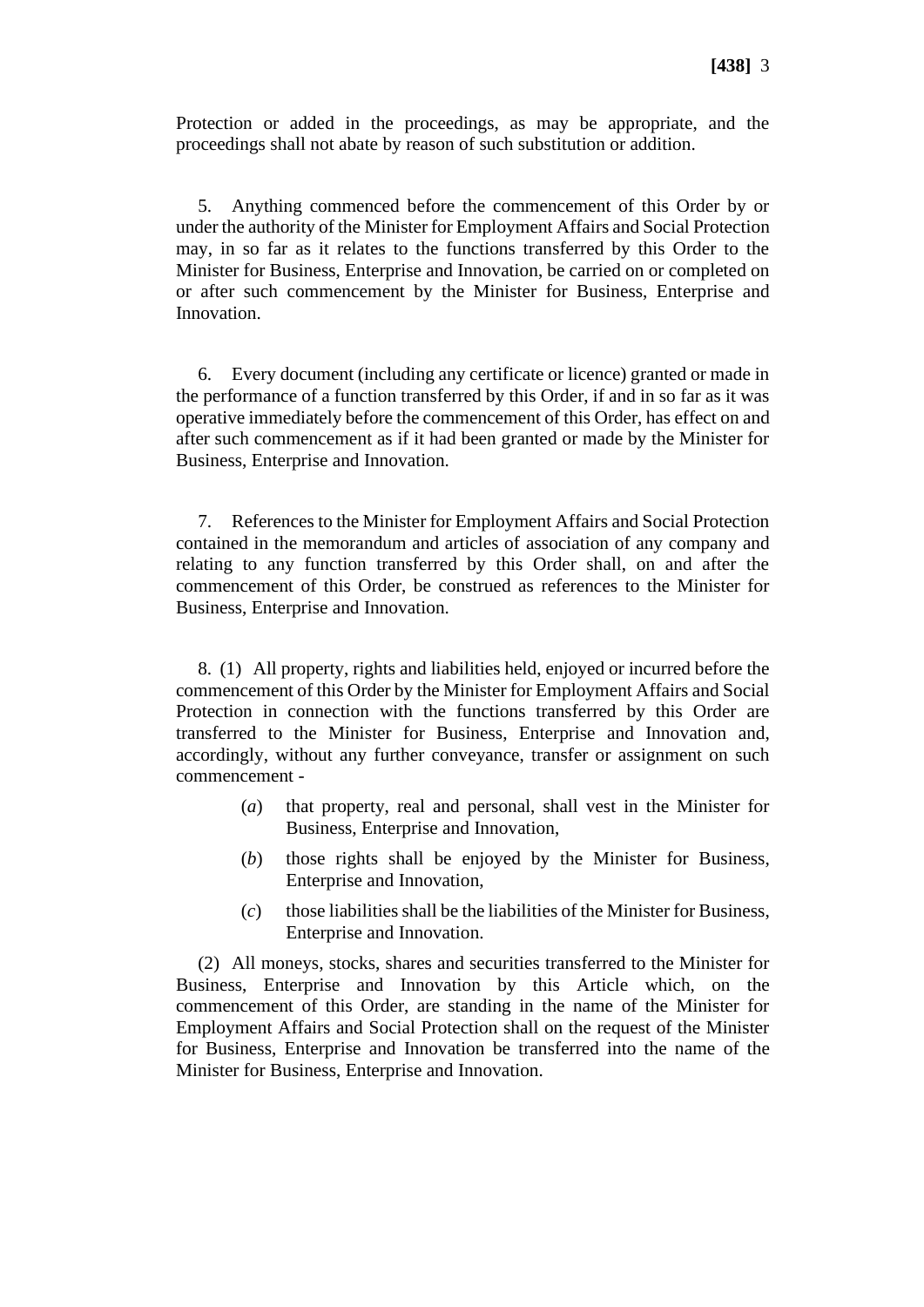# **SCHEDULE** PART 1 ACTS OF THE OIREACHTAS

Minimum Notice and Terms of Employment Acts 1973 to 2005 Protection of Employment Acts 1977 to 2014 Protection of Employees (Employers' Insolvency) Acts 1984 to 2019 Payment of Wages Act 1991 (No. 25 of 1991) Terms of Employment (Information) Acts 1994 to 2014 Organisation of Working Time Act 1997 (No. 20 of 1997) National Minimum Wage Act 2000 (No. 5 of 2000) Protection of Employees (Part-Time Work) Act 2001 (No. 45 of 2001) Protection of Employees (Fixed-Term Work) Act 2003 (No. 29 of 2003) Protection of Employment (Exceptional Collective Redundancies and Related Matters) Act 2007 (No. 27 of 2007) Protection of Employees (Temporary Agency Work) Act 2012 (No. 13 of 2012)

## PART 2

## PROVISIONS OF ACTS OF THE OIREACHTAS

Redundancy Payments Act 1967 (No. 21 of 1967)

sections 15 to 17 of the Redundancy Payments Act 1971 (No. 20 of 1971)

Unfair Dismissals Acts 1977 to 2015

Section 20 of the Workplace Relations Act 2015 (No. 16 of 2015) in so far as it relates to codes of practice in relation to employment enactments (within the meaning of that Act) specified in this Schedule

## PART 3

## STATUTORY INSTRUMENT

European Communities (Protection of Employees on Transfer of Undertakings) Regulations 2003 (S.I. No. 131 of 2003)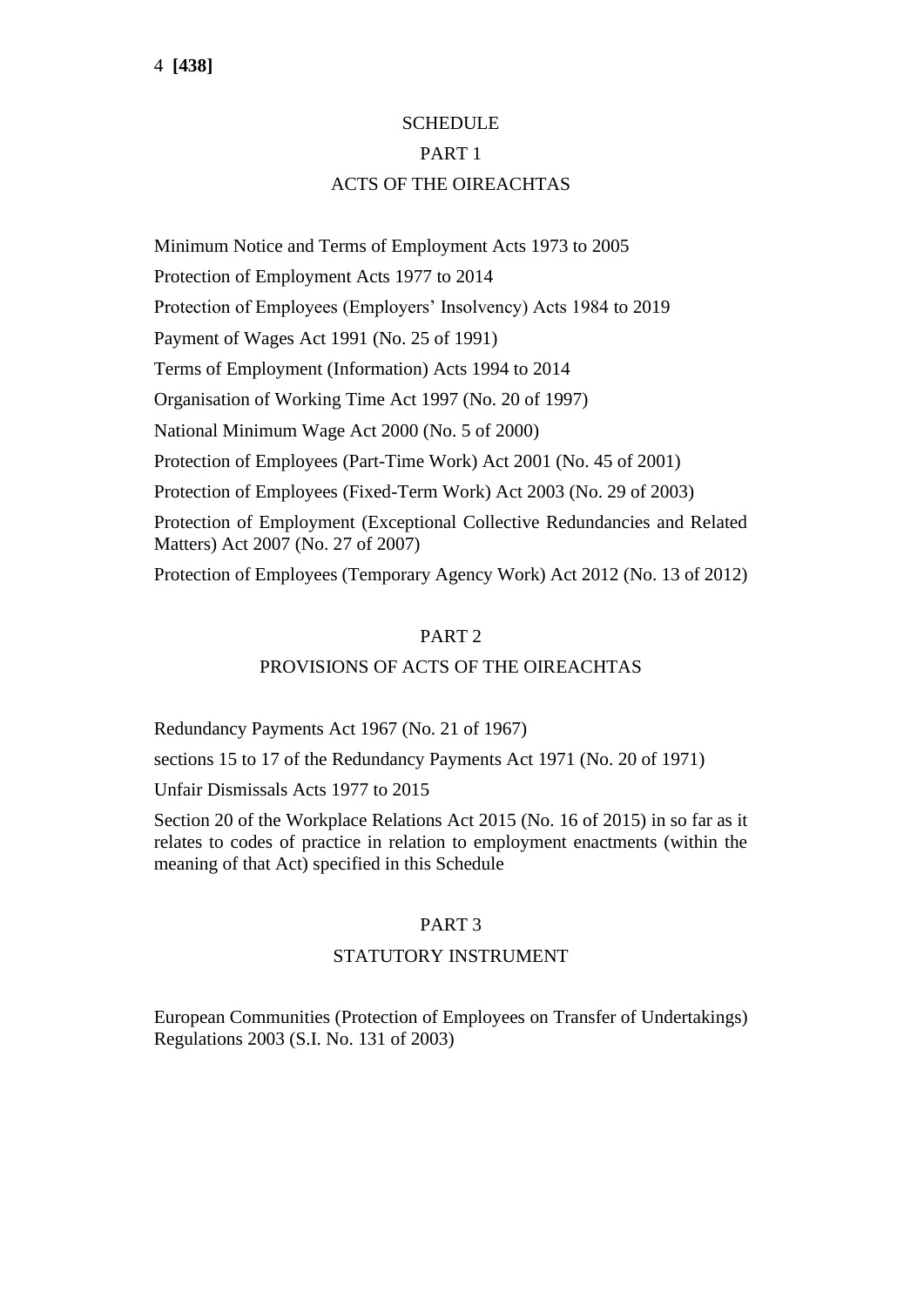

GIVEN under the Official Seal of the Government, 13 October, 2020.

MICHEÁL MARTIN, Taoiseach.